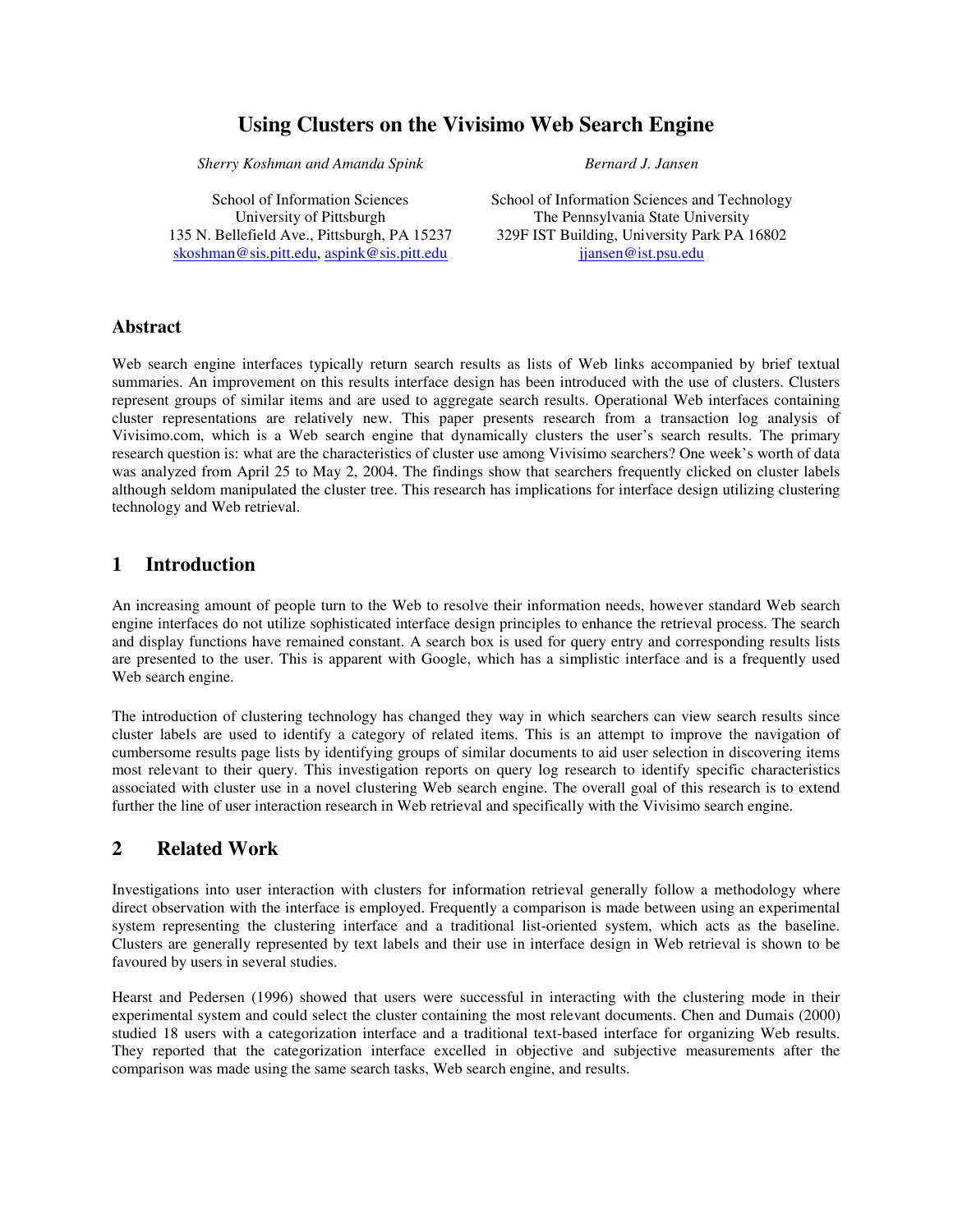Web-based visualization systems utilize clustering techniques to represent document groupings. Osdin, Ouni and White (2002) examined 16 users who conducted eight tasks with HuddleSearch, an experimental clustering-based visualization tool and Panoptic, a traditional list-based search engine. The tasks adhered to the Text Retrieval Conference (TREC) guidelines, and the researchers collected data on task completion, task times, and user satisfaction. Their results showed that users preferred the clustering tool for Web retrieval.

Rivadeniera and Bederson (2003) tested 15 participants with factual retrieval questions using an operational visualization interface, Grokker, for Web searching. The visualization was compared it to a version of Grokker's textual interface and Vivisimo's textual clustering interface. The objective measures showed no significant differences, however subjective satisfaction measures favoured the textual interfaces.

This investigation uses a transaction log analysis to study Vivisimo user search characteristics. An advantage of this method is that a large-scale view of user interaction with the system is provided. A transaction log analysis was used to evaluate user interaction with Grouper, a clustering interface for Web search engine results (Zamir & Etzoni, 1999). The findings showed that users tended to examine more clusters than hypothesized by the investigators. The logs were also analyzed to compare Grouper with a traditional text-based interface, HuskySearch, in order to determine the number of documents clicked-on by the users. Their results showed that users followed more multiple documents using the Grouper clustering interface and more single documents using HuskySearch.

Transaction log analyses offer an unobtrusive method to study user interactions with traditional Web search engines (Jansen, Spink, & Saracevic, 2000; Spink & Jansen, 2004; Spink, Wolfram, Jansen, & Saracevic, 2001). This study extends the research of Web search engines to a cluster-based environment

## **3 Research Questions**

The research questions asked are: 1) how is the interface's cluster tree used by Vivisimo searchers?, and 2) what is the frequency of use for cluster labels? The data resulting from user cluster interactions were captured in the log file and analyzed according to extent and frequency for this investigation.

## **4 Research Design**

### **4.1 System**

The Vivisimo interface contains a dialog box for inputting queries and supports Boolean and exact phrase matching. The default search source is the Web and a drop down menu provides options for additional source selection (e.g. CBC, CNN, Wisenut). Searches can be limited by domain or host name, by link content, Web page or Uniform Resource Locater (URL) information.

Vivisimo offers an "Advanced" search form containing options for source and language selection, defining the number and display of search results, deciding how links should be opened, and whether or not the content filter is applied. After a user submits a query, Vivisimo presents the clusters using a tree metaphor, which is similar to that used for viewing folders in Windows Explorer. The clusters appear on the left side of the page and the results pages are featured on the right of the main search page (Figure 1).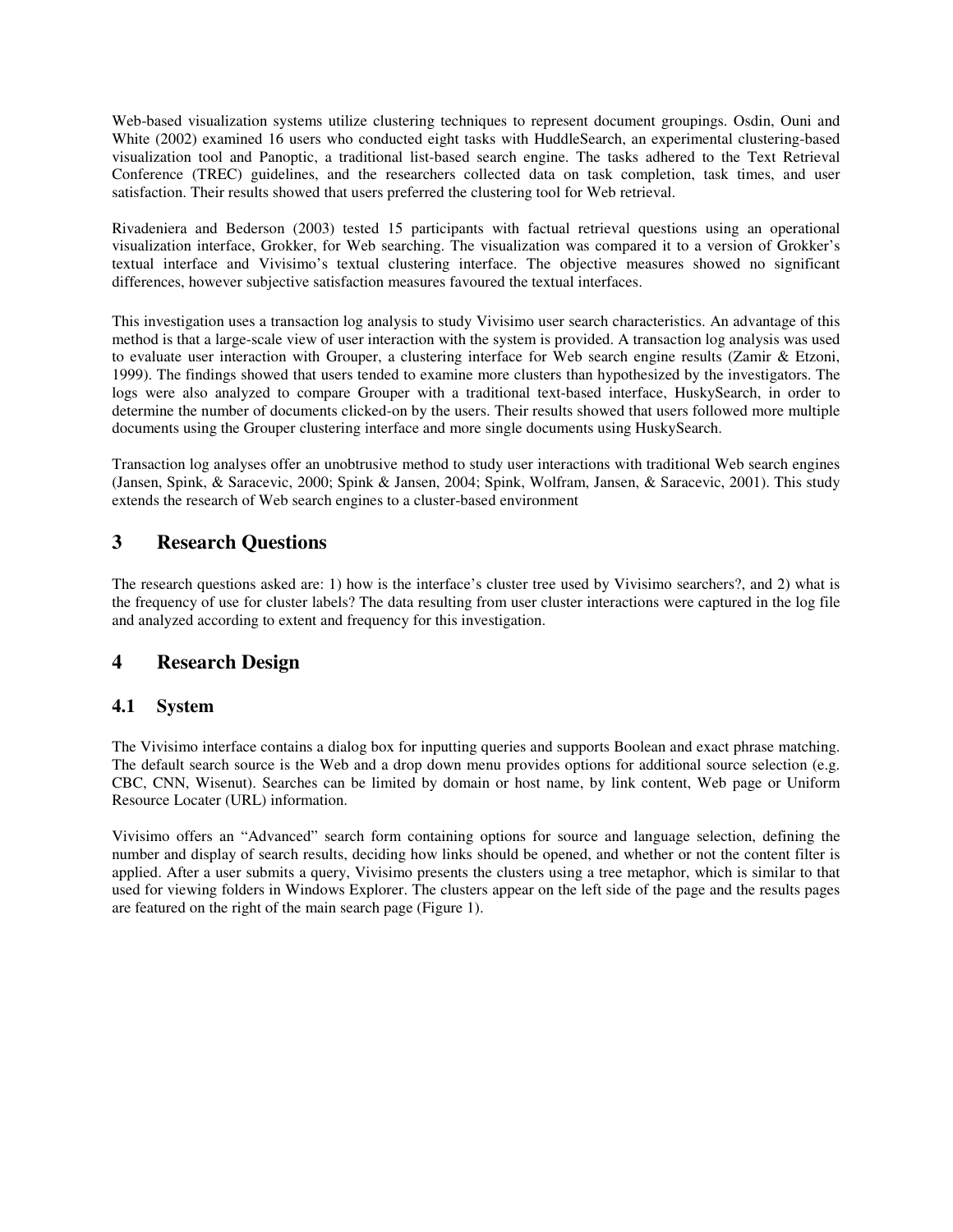|                                                                                                     | company   products   solutions   customers   demos   partners   press                                                                                                                                                                                                                                |
|-----------------------------------------------------------------------------------------------------|------------------------------------------------------------------------------------------------------------------------------------------------------------------------------------------------------------------------------------------------------------------------------------------------------|
| vísimo®                                                                                             | $\blacktriangleright$ Advanced<br>the Web<br>Search<br>canada<br>. Help!                                                                                                                                                                                                                             |
|                                                                                                     | Refer us to a friend<br>NEW Toolbar or MiniBar!                                                                                                                                                                                                                                                      |
| <b>Clustered Results</b>                                                                            | Top 255 results retrieved for the query canada (Details)                                                                                                                                                                                                                                             |
| <b>canada</b> (255)<br>⊕ Resources (19)<br>⊕→ Government(18)<br>$\oplus$ Firavel (29)               | Sponsored Link<br>"Canada" on eBay [new window] [preview]<br>Find matches for "canada" on eBay. Discover millions of products at low prices - all on eBay, the World's Online<br>Marketplace.<br>www.ebay.com                                                                                        |
| ⊕ ► Important Notices (14)<br>$\oplus$ Maps (16)<br>$\oplus$ Library (12)<br>$\oplus$ > Hotel (24)  | Sponsored Link<br>Travelzoo: Handpicked Canada Deals [new window] [preview]<br>Travelzoo handpicks outstanding Canada hotel deals and guides you directly to the quality companies providing them.<br>Outstanding Deals. Handpicked Daily.<br>www.travelzoo.com                                      |
| ⊕ ► United States, Canada (12)<br>⊕ ▶ Network(10)<br><b>⊕-▶ Scouts, Council</b> (6)<br>$\star$ More | 1. Canada.com [new window] [frame] [preview]<br>Put together by Canada's largest publisher of daily newspapers. Includes news, a weather forecast, stock exchange info<br>and shopping resources.<br>URL: WWW. Canada. COM - show in clusters<br>Sources: Lycos 1, MSN 1, Looksmart 2, Wisenut 6     |
| Find in clusters:<br>Enter Keywords<br>GD                                                           | 2. Government of Canada [new window] [frame] [preview]<br>Official Canadian government metasite. Comprehensive links to departments, services, and programs. With telephone<br>directory.<br>URL: WWW.canada.gc.ca/main_e.html - show in clusters<br>Sources: Looksmart 1, Wisenut 1, Lycos 9, MSN 9 |
|                                                                                                     | 3. Yahoo! Canada [new window] [frame] [preview]<br>Canadian version of the popular web directory. Highlights Canadian content.<br>URL: WWW. Yahoo.ca - show in clusters<br>Sources: Lycos 4, MSN 4, Looksmart 8                                                                                      |

#### **Figure 1:** Vivisimo Interface

Unlike typical Web search engines that present lists of search output, Vivisimo's clustering feature creates dynamic post-search categories in a meta-searching environment. Users can click on cluster labels to retrieve results pages. Clusters can be expanded by clicking on the plus sign to reveal sub-clusters and the cluster tree may be elongated by clicking on the "More" option. Search terms can be entered in the "Find in clusters" search box to search the clusters.

The results pages are initially displayed as a result of the initial search. Results pages are retrieved when the user clicks on the clusters and additional results pages may be selected at the bottom of the window. Hyperlinks may be accessed for individual items and Web pages may be previewed, opened in the results frame, or opened in a new window.

An item on the results pages may be identified within the clusters by clicking on the "show in clusters" option next to the item. This highlights the clusters on the tree that contain the item. The "Details" feature shows the number of results for the sources searched.

### **4.2 Data Collection**

The Vivisimo transaction log data used for this study represents a one-week period from April 25 to May 02, 2004. The transaction logs recorded 100% of the traffic on the Vivisimo Web site during this period and contained 4,219,925 records.

### **4.3 Data Analysis**

The log is a flat ASCII file, which was imported into a relational database, and a unique identifier for each record was assigned. Using four fields (*User Identification*, *Date, Time of Day*, and *Query Terms*), the initial query was located and the chronological series of actions on a given day was recreated to represent a user session.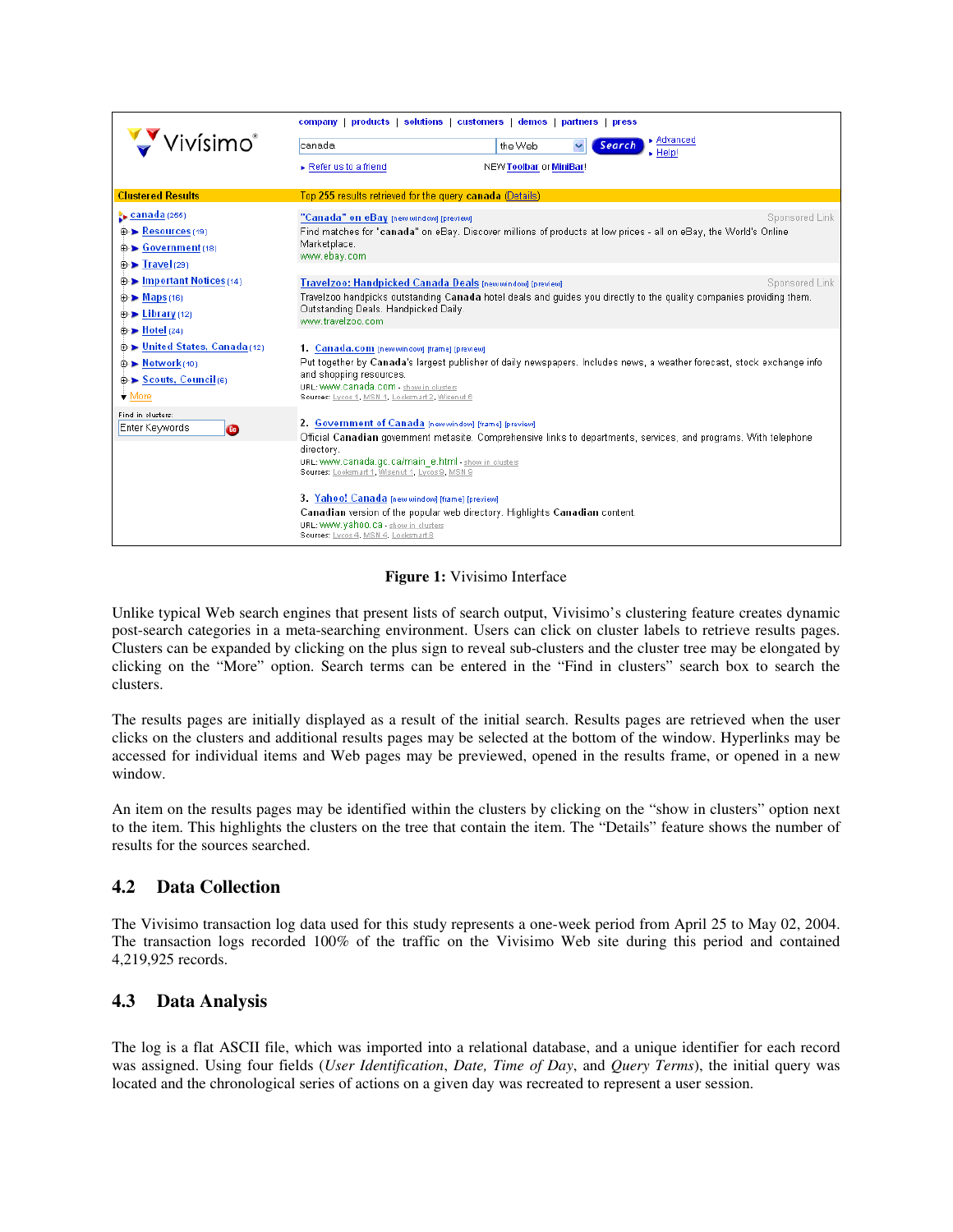A *term* is any series of characters separated by white space or other separator. A *query* is the entire string of terms submitted by a searcher in a given instance of interaction. A *session* is the entire series of queries submitted by a user during one interaction with the Web search engine on a given day.

Sessions with 100 or fewer queries were separated into an individual transaction log. This cut-off was selected because it is almost 50 times greater than the reported mean search session for human Web searchers and it assured that human searches were not excluded (Silverstein, Henzinger, Marais, & Moricz, 1999).

Vivisimo assigns a unique code to identify a user's multiple interactions with the system. To address the issue of duplicate queries, the Vivisimo transaction log was collapsed by combining all identical queries submitted by the same user to generate unique queries for analyzing sessions, queries and terms, and pages of results viewed. The complete un-collapsed sessions were used to obtain an accurate measure of the session duration and the number of results pages visited. Key fields were extracted for the analysis and a series of UNIX text manipulation commands were used to parse and calculate statistics on the data.

### **5 Results**

The cluster analysis of post-search records showed that almost half of the interactions (48.2%) involved clicking on a cluster label. However, a small percentage of Vivisimo searchers (12.6%) used the cluster expansion feature to manipulate the cluster tree. Clusters were most frequently expanded once and the maximum number of clusters expanded was 26 (Figure 2).



**Figure 2.** Total Cluster Expansion Distribution

### **6 Discussion and Implications**

Direct manipulation techniques are used to operate the cluster tree, which is Vivisimo's unique interface feature. The tree is presented in a separate frame on the left side of the screen. The result lists change as the user selects different cluster labels. The cluster label text is presented as underlined blue text, which is a familiar hyperlink visual for Web users. The number of items found is located next to the cluster label in parentheses. While clicking on the cluster labels was very successful among users, the expansion and elongation of the cluster tree was not.

Vivisimo employs a familiar hierarchical tree metaphor for navigating the clusters. Users need to click on the plus sign contained in a circle to expand the cluster and to click on the "more" option at the bottom of the tree to view additional cluster labels. Infrequent usage findings may be attributed to the visibility of the plus sign within the circle and understanding its function or because people found what they were looking for. Once the cluster is